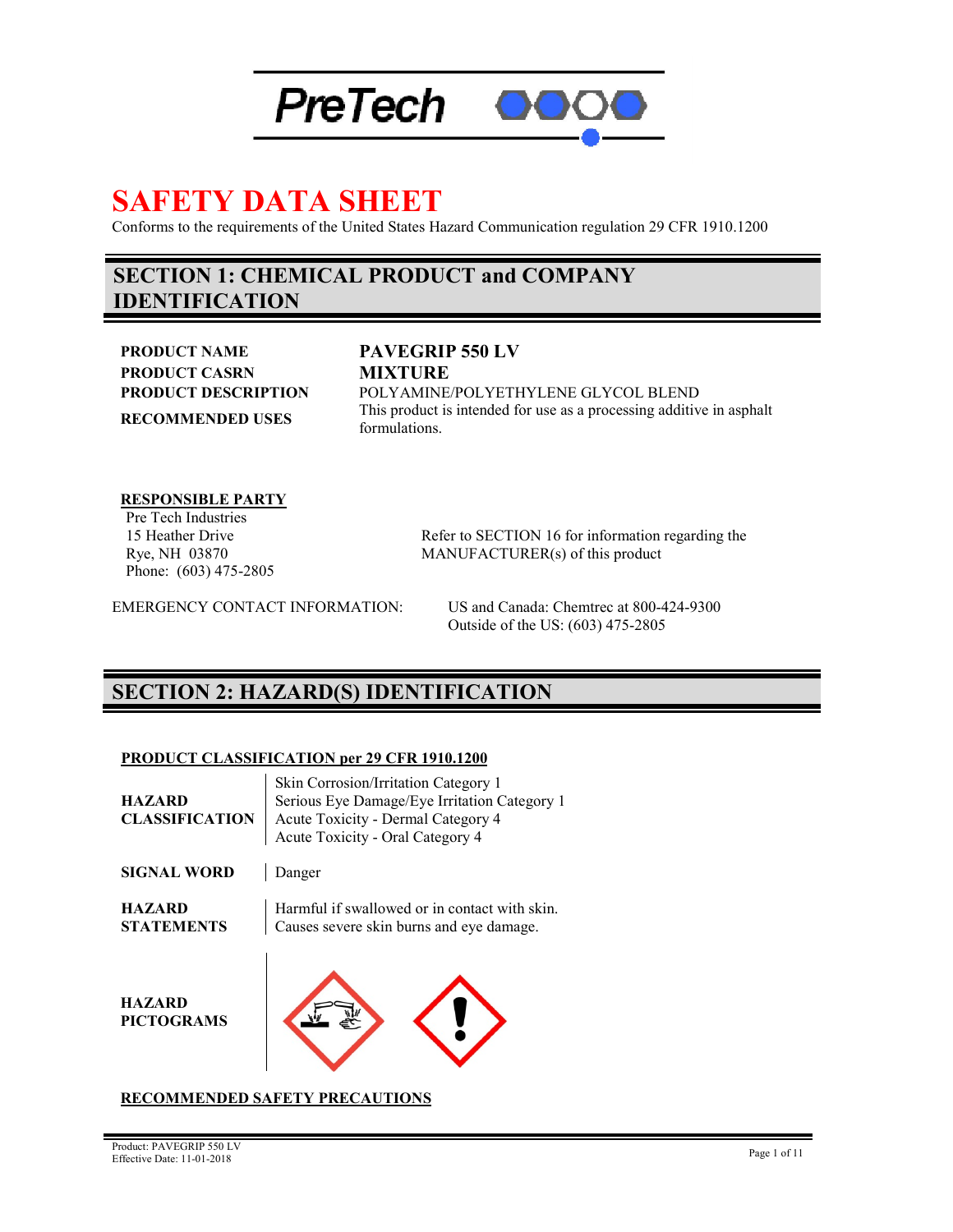| <b>INJURY</b><br><b>PREVENTION</b>  | Do not breathe dust/fume/gas/mist/vapors/spray.<br>Wash thoroughly after handling.<br>Do not eat, drink or smoke when using this product.<br>Wear chemical-resistant gloves and clothing, eye protection and face protection.                                                                                                                                                                                                                                                                                                                                                                                                                 |
|-------------------------------------|-----------------------------------------------------------------------------------------------------------------------------------------------------------------------------------------------------------------------------------------------------------------------------------------------------------------------------------------------------------------------------------------------------------------------------------------------------------------------------------------------------------------------------------------------------------------------------------------------------------------------------------------------|
| <b>EMERGENCY</b><br><b>RESPONSE</b> | IF SWALLOWED: Call a POISON CENTER or doctor/physician if you feel unwell.<br>IF SWALLOWED: rinse mouth. Do NOT induce vomiting.<br>IF ON SKIN: Wash with plenty of soap and water.<br>IF ON SKIN (or hair): Remove/Take off immediately all contaminated clothing. Rinse<br>skin with water/shower.<br>IF INHALED: Remove victim to fresh air and keep at rest in a position comfortable<br>for breathing.<br>IF IN EYES: Rinse cautiously with water for several minutes. Remove contact lenses,<br>if present and easy to do. Continue rinsing.<br>Immediately call a POISON CENTER or doctor.<br>Wash contaminated clothing before reuse. |
| <b>PRODUCT</b><br><b>STORAGE</b>    | Store locked up.                                                                                                                                                                                                                                                                                                                                                                                                                                                                                                                                                                                                                              |
| <b>PRODUCT</b><br><b>DISPOSAL</b>   | Dispose of contents and container in accordance with local, national, and international<br>regulations for hazardous wastes.                                                                                                                                                                                                                                                                                                                                                                                                                                                                                                                  |

#### **HAZARDS NOT OTHERWISE CLASSIFIED**

| <b>Dust Classification</b>          | <b>Minimum</b><br><b>Ignition Energy</b> | Pmax<br>$(bar-g)$ | Rmax<br>(bar/s) | <b>Kst</b><br>$(bar-m/s)$ | <b>Explosion</b><br><b>Severity</b> |
|-------------------------------------|------------------------------------------|-------------------|-----------------|---------------------------|-------------------------------------|
| <b>COMBUSTIBLE</b><br><b>DUST</b>   | Not applicable                           |                   |                 |                           |                                     |
| <b>SIMPLE</b><br><b>ASPHYXIANTS</b> | Not applicable                           |                   |                 |                           |                                     |
| <b>PYROPHORIC</b><br><b>GASES</b>   | Not applicable                           |                   |                 |                           |                                     |

Definitions for dust classifications are found in OSHA Instruction CPL 03-00-008 *Combustible Dust National Emphasis Program (reissued)* March 11, 2008, Appendix E, Section 5

**Other Known Hazards** None

#### **FOR INFORMATION REGARDING ENVIRONMENTAL GHS CLASSIFICATION, REFER TO SECTION 12 BELOW**

### **SECTION 3: COMPOSITION/INFORMATION on INGREDIENTS**

| <b>Chemical Name</b> | Common Name                                                 | <b>CAS Number</b> | Concentration<br>$($ %) |
|----------------------|-------------------------------------------------------------|-------------------|-------------------------|
| Confidential         | Proprietary blend of polyamines and<br>polyethylene glycols | Confidential      |                         |

If any items in the table above are described as CONFIDENTIAL, Pre Tech Industries, Inc. considers this information to constitute a Trade Secret.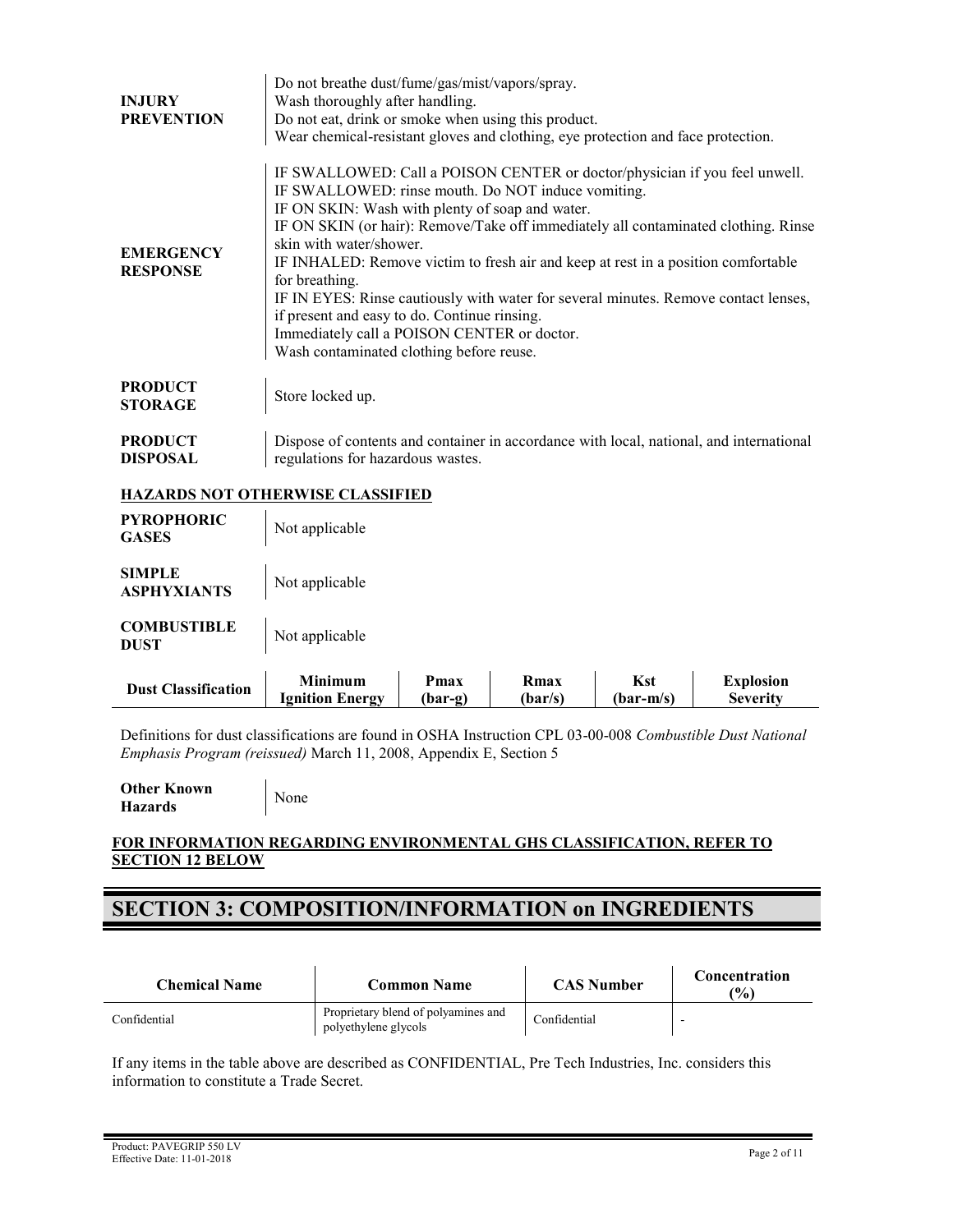### **SECTION 4: FIRST-AID MEASURES**

| <b>EYES</b>                           | Remove contact lens immediately, if present and easy to remove. Immediately flush<br>eyes with plenty of water for at least 15 minutes. If necessary, seek medical attention. |
|---------------------------------------|-------------------------------------------------------------------------------------------------------------------------------------------------------------------------------|
| <b>SKIN</b>                           | POISON. Contact Poison Control Center. Seek medical attention. For skin contact,<br>wash immediately with soap and water. If necessary, seek medical attention.               |
| <b>INGESTION</b>                      | If the material is swallowed, get immediate medical attention or advice.                                                                                                      |
| <b>INHALATION</b>                     | If not breathing, give artificial respiration, preferably mouth-to-mouth. If breathing is<br>difficult, give oxygen.                                                          |
| <b>SYMPTOMS</b> of<br><b>EXPOSURE</b> | None known.                                                                                                                                                                   |
| <b>NOTES</b> to<br><b>PHYSICIAN</b>   | This material, if aspirated into the lungs, may cause chemical pneumonitis; treat the<br>affected person appropriately.                                                       |

### **SECTION 5: FIRE-FIGHTING MEASURES**

| <b>FLAMMABLE</b><br><b>PROPERTIES</b>                                                           | Refer to SECTION 9: Physical and Chemical Properties                                               |
|-------------------------------------------------------------------------------------------------|----------------------------------------------------------------------------------------------------|
| <b>HAZARDOUS</b><br><b>PRODUCTS of</b><br><b>COMBUSTION</b>                                     | Decomposition products include ammonia, carbon monoxide, carbon dioxide and<br>oxides of nitrogen. |
| <b>PROPERTIES</b><br><b>THAT COULD</b><br><b>INCREASE FIRE</b><br>or EXPLOSION<br><b>HAZARD</b> | No known hazards.                                                                                  |
| <b>EXTINGUISHING</b><br><b>MEDIA</b>                                                            | Powder, alcohol-resistant foam, CO2 & sand                                                         |
| <b>FIRE-FIGHTING</b><br><b>INSTRUCTIONS</b>                                                     | Firefighters should wear full protective clothing including self contained breathing<br>apparatus. |

**NFPA ratings are found in SECTION 16**

### **SECTION 6: ACCIDENTAL RELEASE MEASURES**

FOR ALL TRANSPORTATION ACCIDENTS, call Chemtrec at 800-424-9300 or 703-527-3887 for international collect calls.

#### **RESPONSE TO SMALL SPILLS OF PRODUCT**

**SPILL CONTAINMENT** Dike the spilled material, where this is possible.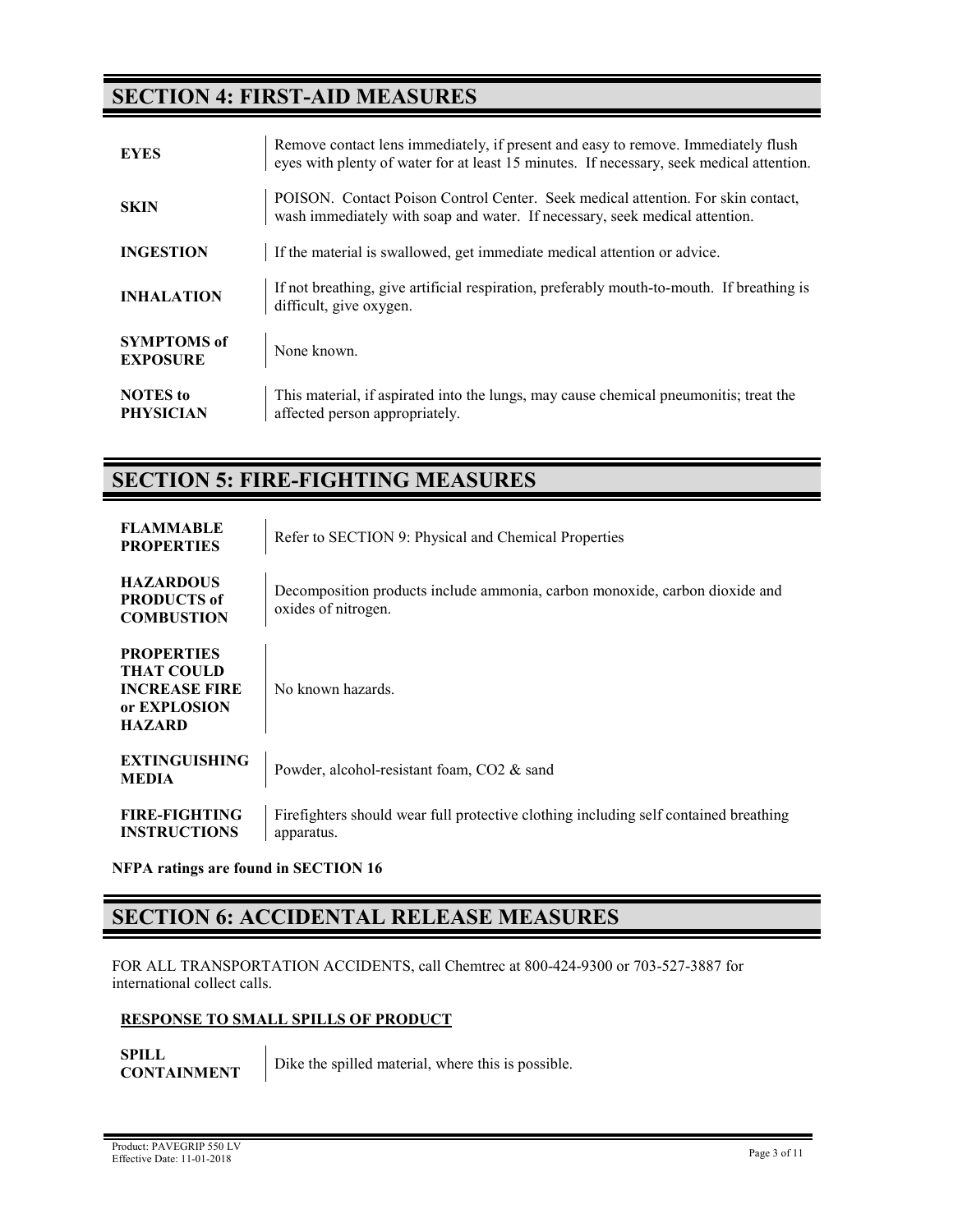| <b>SPILL CLEANUP</b><br><b>PROCEDURES</b> | Collect the spilled material with an inert absorbent such as sand or vermiculite. Place<br>in properly labeled closed container. |
|-------------------------------------------|----------------------------------------------------------------------------------------------------------------------------------|
| <b>REQUIRED</b><br><b>EQUIPMENT</b>       | Shovel the material into waste container.                                                                                        |
| <b>ADDITIONAL</b><br><b>INFORMATION</b>   | No other spill procedures necessary.                                                                                             |

#### **RESPONSE TO LARGE SPILLS OF PRODUCT**

| <b>SPILL</b><br><b>CONTAINMENT</b>        | Keep upwind. Keep unauthorized persons, children and animals away from the<br>affected area. Shut off leaks if without risk. Wear self-contained breathing apparatus.<br>Wear full protective clothing. Ensure adequate ventilation.                                                                                    |
|-------------------------------------------|-------------------------------------------------------------------------------------------------------------------------------------------------------------------------------------------------------------------------------------------------------------------------------------------------------------------------|
| <b>SPILL CLEANUP</b><br><b>PROCEDURES</b> | Prevent liquid from entering sewers. Keep out of drains and water courses. Absorb<br>spill with inert material. Shovel material into appropriate container for disposal.<br>Thoroughly wash the area with water after a spill or leak clean-up. Dispose of spent<br>absorbent in an approved industrial waste landfill. |
| <b>REQUIRED</b><br><b>EQUIPMENT</b>       | Wear appropriate protective equipment and clothing during clean-up.                                                                                                                                                                                                                                                     |
| <b>ADDITIONAL</b><br><b>INFORMATION</b>   | Dispose of per guidelines under Section 13, DISPOSAL CONSIDERATIONS                                                                                                                                                                                                                                                     |

### **SECTION 7: HANDLING AND STORAGE**

| <b>HANDLING</b><br><b>REQUIREMENTS</b> | As with all chemicals, good industrial hygiene practices should be followed when<br>handling this material. Avoid contact with skin and eyes. Do not breathe fumes or<br>dust from this material. Wash thoroughly after handling. Empty drums should be<br>completely drained, properly bunged and promptly returned to a drum reconditioner,<br>or promptly disposed of. |
|----------------------------------------|---------------------------------------------------------------------------------------------------------------------------------------------------------------------------------------------------------------------------------------------------------------------------------------------------------------------------------------------------------------------------|
| <b>STORAGE</b><br><b>REQUIREMENTS</b>  | Do not mix storage with incompatible materials. Store containers away from acids<br>and strong oxidizing agents.<br>Keep the container tightly closed.<br>Keep the container in a well-ventilated place.<br>Storage area should be protected by appropriately designed containment to prevent<br>release to groundwater or sewers.                                        |

### **SECTION 8: EXPOSURE CONTROLS/PERSONAL PROTECTION**

| <b>ENGINEERING</b> | Provide adequate local exhaust ventilation to maintain worker exposure below |
|--------------------|------------------------------------------------------------------------------|
| <b>CONTROLS</b>    | exposure limits.                                                             |

#### **PERSONAL PROTECTIVE EQUIPMENT**

| <b>EYE/FACE</b><br><b>PROTECTION</b> | Wear chemical goggles and face shield. |
|--------------------------------------|----------------------------------------|
| <b>HAND</b><br><b>PROTECTION</b>     | Use impervious gloves.                 |

 $\blacksquare$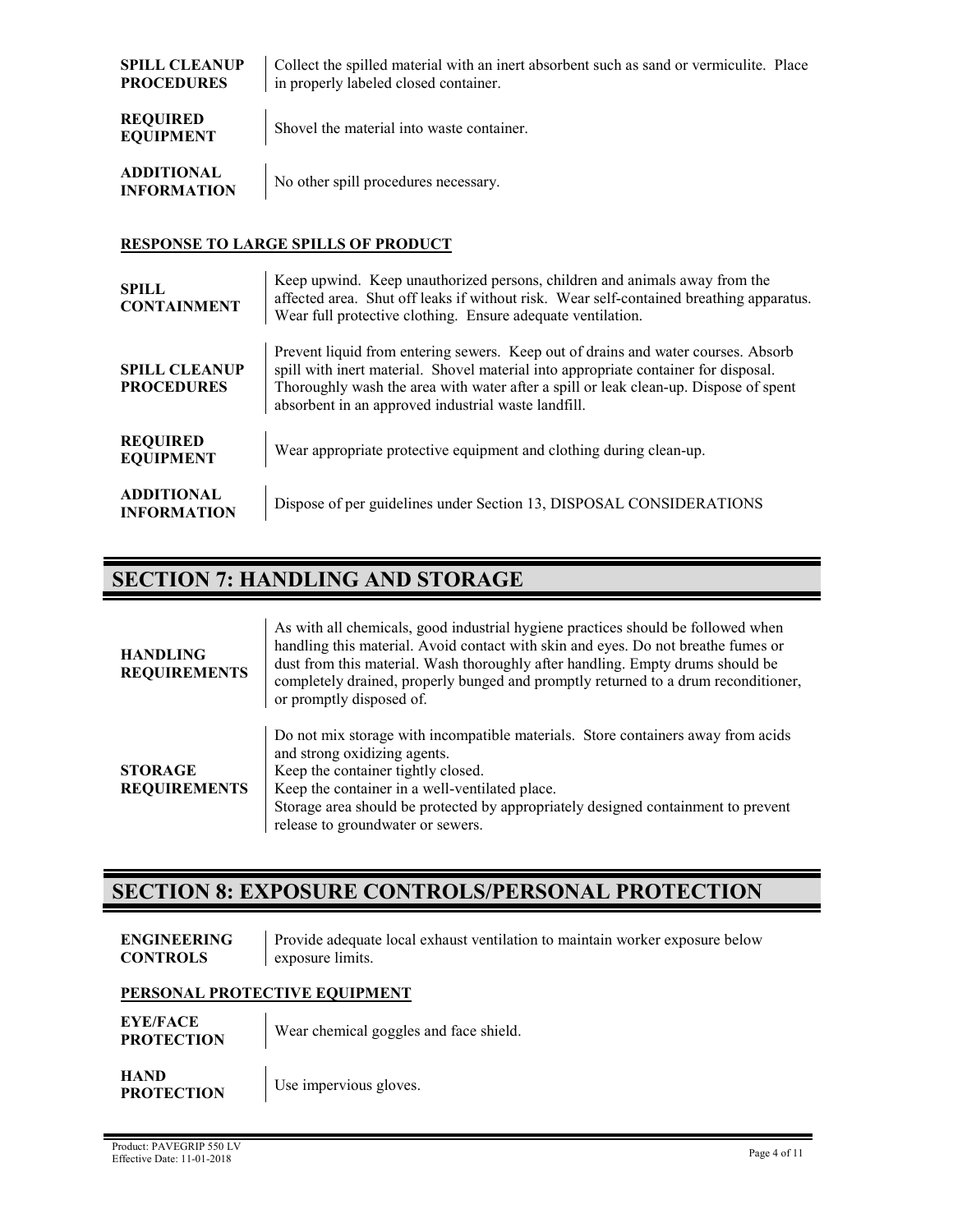**PROTECTION** Use of protective coveralls and long sleeves is recommended.

#### **RESPIRATORY PROTECTION**

A respiratory protection program that meets OSHA's 29 CFR 1910.134 and ANSI Z88.2 requirements must be followed whenever there may be potential for airborne exposure.

#### **EXPOSURE LIMITS**

| CHEMICAL             | LIMITS                                                                                                                                                          |
|----------------------|-----------------------------------------------------------------------------------------------------------------------------------------------------------------|
| Hexamethylenediamine | ACGIH TLV (United States, 6/2013).<br>TWA: 0.5 ppm 8 hours.<br>TWA: $2.3 \text{ mg/m}^3$ 8 hours.<br>AIHA WEEL (United States, 10/2011).<br>TWA: 1 ppm 8 hours. |

**OSHA** No exposure limits established for this product

### **SECTION 9: PHYSICAL and CHEMICAL PROPERTIES**

| <b>APPEARANCE</b> @<br>$20^{\circ}$ C                               | Dark Liquid                        | <b>ODOR</b>                                      | Amine odor                |
|---------------------------------------------------------------------|------------------------------------|--------------------------------------------------|---------------------------|
| <b>ODOR THRESHOLD</b>                                               | No data available                  | pН                                               | alkaline                  |
| <b>VAPOR DENSITY</b>                                                | No data available                  | <b>VAPOR</b><br><b>PRESSURE</b>                  | No data available         |
| <b>EVAPORATION</b><br><b>RATE</b>                                   | No data available                  | <b>RELATIVE</b><br><b>DENSITY</b>                | 1.02g/mL @ $25^{\circ}$ C |
| <b>MELTING POINT</b><br>(C)                                         | No data available                  | <b>WATER</b><br><b>SOLUBILITY</b>                | Slightly soluble          |
| <b>INITIAL BOILING</b><br>POINT $(°C)$                              | $>230^{\circ}$ C                   | <b>BOILING RANGE</b><br>$(^{\circ}C)$            | No data available         |
| <b>PARTITION</b><br><b>COEFFICIENT (N-</b><br><b>OCTANOL/WATER)</b> | No data available                  | <b>VISCOSITY</b>                                 | No data available         |
| <b>DECOMPOSITION</b><br><b>TEMPERATURE</b>                          | No data available                  | <b>FLAMMABILITY</b>                              | <b>CLASS IIIB</b>         |
| FLASH POINT (°C)                                                    | $>120^{\circ}$ C<br>TAG CLOSED CUP | <b>AUTO-IGNITION</b><br><b>TEMPERATURE</b>       | No data available         |
| <b>UPPER EXPLOSIVE</b><br><b>LIMIT</b>                              | No data available                  | <b>LOWER</b><br><b>EXPLOSIVE</b><br><b>LIMIT</b> | No data available         |

**<sup>:</sup>**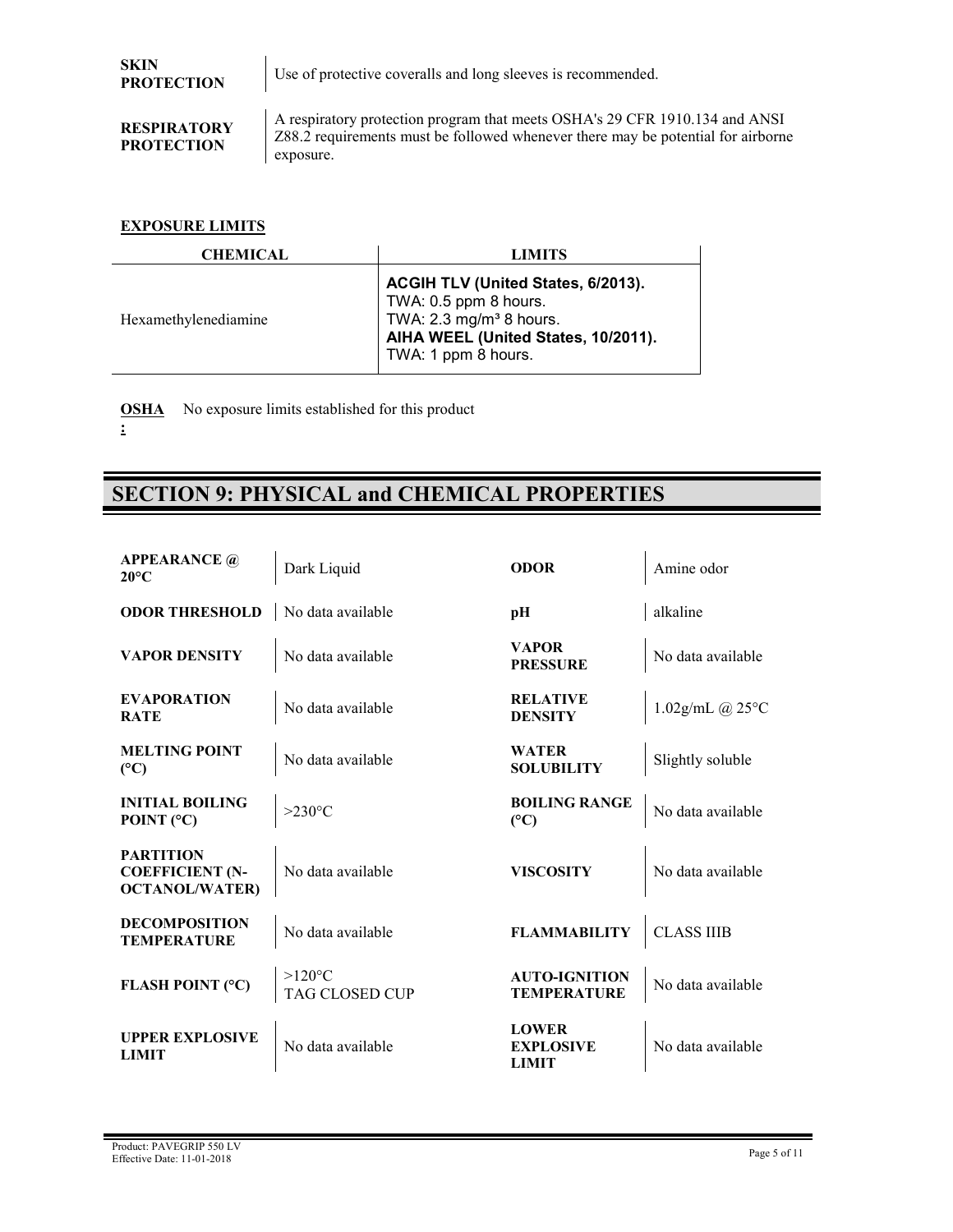### **SECTION 10: STABILITY and REACTIVITY**

| <b>CHEMICAL</b><br><b>STABILITY</b>                                 | Stable under normal conditions.                                                           |
|---------------------------------------------------------------------|-------------------------------------------------------------------------------------------|
| <b>CONDITIONS</b> to<br><b>AVOID</b>                                | Avoid contact with acids, acid anhydrides, oxidizing agents, copper and copper<br>alloys. |
| <b>INCOMPATIBLE</b><br><b>MATERIALS</b><br>(Reactivity)             | Avoid contact with acids.                                                                 |
| <b>INCOMPATIBLE</b><br><b>MATERIALS</b><br>(Storage &<br>Transport) | Avoid contact with acids.                                                                 |
| <b>HAZARDOUS</b><br><b>DECOMPOSITION</b><br><b>PRODUCTS</b>         | None known.                                                                               |
| <b>HAZARDOUS</b><br><b>POLYMERIZATION</b>                           | Will not occur.                                                                           |

### **SECTION 11: TOXICOLOGICAL INFORMATION**

#### **ACUTE EFFECTS**

| <b>EYE EFFECTS</b>                                  | This product is severely irritating to the eyes and may cause eye burns. |
|-----------------------------------------------------|--------------------------------------------------------------------------|
| <b>SKIN EFFECTS</b>                                 | Causes chemical burns. Effects may be delayed from initial contact.      |
| <b>ACUTE ORAL</b><br><b>EFFECTS</b><br>(INGESTION)  | This product may be harmful if it is swallowed.                          |
| <b>ACUTE</b><br><b>INHALATION</b><br><b>EFFECTS</b> | No information available.                                                |
| <b>TARGET ORGANS</b> No known effects.              |                                                                          |

#### **CHRONIC EFFECTS**

**TERATOLOGY** | No data available for this product.

| <b>REPRODUCTIVE</b>  |                           |
|----------------------|---------------------------|
| and                  | No information available. |
| <b>DEVELOPMENTAL</b> |                           |
| <b>TOXICITY</b>      |                           |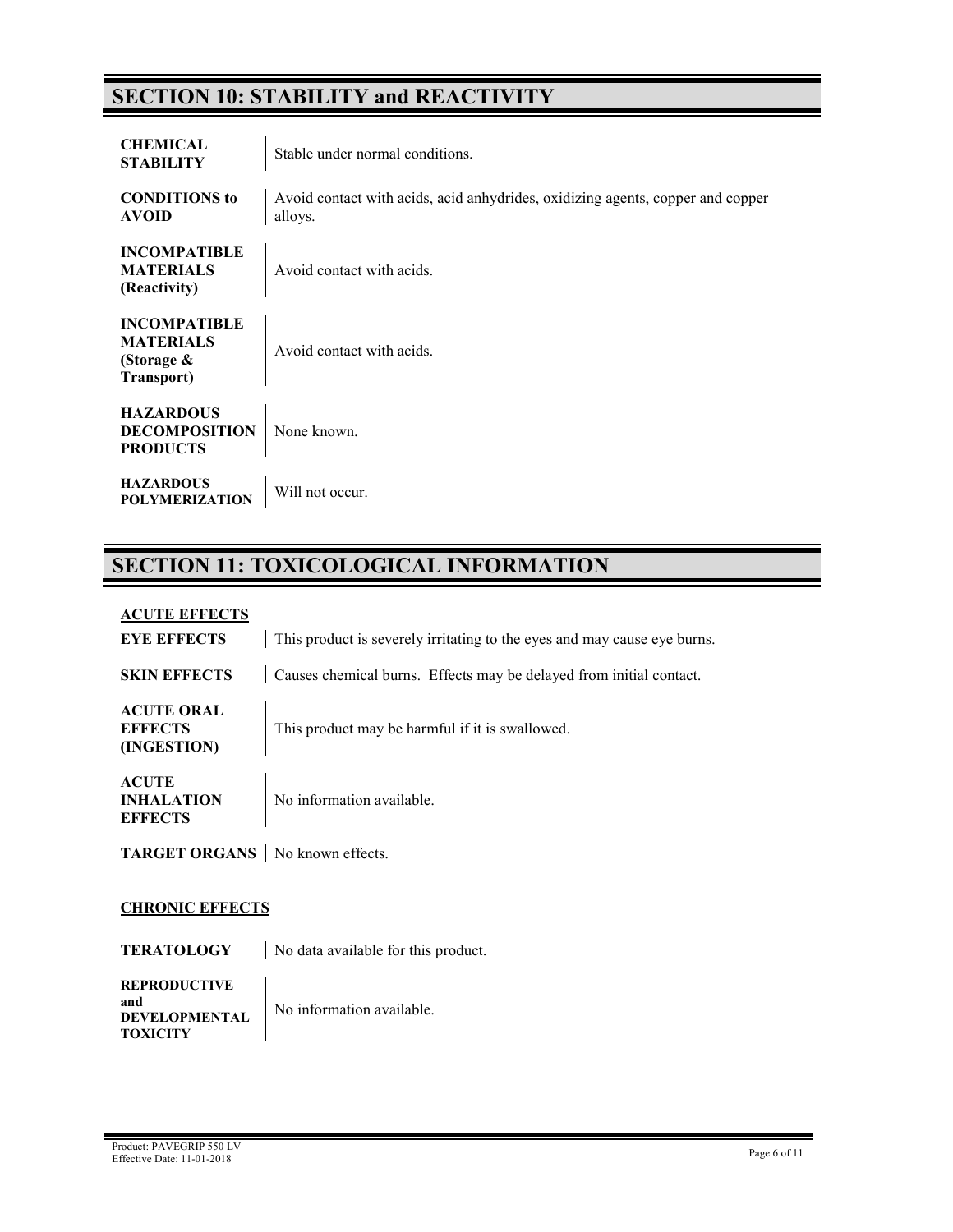#### **CARINOGENICITY**

| <b>CHEMICAL NAME</b>                                                                                | <b>DATA</b> | <b>AGENCY</b> | LIST |  |
|-----------------------------------------------------------------------------------------------------|-------------|---------------|------|--|
| None of the components of this product are listed on the OSHA Possible or Select Carcinogens Lists. |             |               |      |  |
| None of the components of this product are listed on the ACGIH Carcinogens List.                    |             |               |      |  |
| No limits established for this product by the International Agency for Research on Cancer (IARC).   |             |               |      |  |
| None of the components of this product are listed on the NTP Known or Suspected Carcinogens List.   |             |               |      |  |

### **LETHAL DOSE (LD50 & LC50) DATA**

| принип розн (прэз & пезз) рати                                                 |                                                                           |                                                                                    |
|--------------------------------------------------------------------------------|---------------------------------------------------------------------------|------------------------------------------------------------------------------------|
| <b>LD50 ORAL</b>                                                               | LD50 Oral Rat $>$ 500 mg/kg                                               |                                                                                    |
| <b>LD50 DERMAL</b>                                                             | LD50 Dermal Rabbit $> 1$ g/kg                                             |                                                                                    |
|                                                                                | LETHAL DOSE (LD50 & LC50) DATA for PRODUCT COMPONENTS                     |                                                                                    |
| <b>LD50 ORAL</b>                                                               | $\text{Rat}$ > 750 mg/kg                                                  | 1,6-Hexanediamine                                                                  |
| <b>LD50 DERMAL</b>                                                             | LD50 Dermal Rabbit $> 20$<br>mL/kg<br>LD50 Dermal Rabbit $>1110$<br>mg/kg | Polyethylene glycol<br>1,6-Hexanediamine                                           |
| <b>MEDICAL</b><br><b>CONDITIONS</b><br><b>AGGRAVATED by</b><br><b>EXPOSURE</b> | No information available.                                                 |                                                                                    |
| <b>ROUTES</b> of<br><b>ENTRY</b>                                               | inhalation.                                                               | Routes of entry for solids and liquids include eye and skin contact, ingestion and |

### **SECTION 12: ECOLOGICAL INFORMATION**

 $\hat{\mathbf{r}}$ 

#### **UN GHS AQUATIC TOXICITY CLASSIFICATION INFORMATION**

| <b>AQUATIC TOXICITY</b><br><b>CLASSIFICATION</b> | Not classified as hazardous to aquatic environment |
|--------------------------------------------------|----------------------------------------------------|
| <b>SIGNAL WORD</b>                               | Not applicable                                     |
| HAZARD PICTOGRAM   Not applicable                |                                                    |
| <b>HAZARD STATEMENT</b> Not applicable           |                                                    |
| <b>PREVENTION</b>                                | Not applicable                                     |
| <b>RESPONSE</b>                                  | Not applicable                                     |
| <b>DISPOSAL</b>                                  | Not applicable                                     |

#### **ADDITIONAL ENVIRONMENTAL INFORMATION**

۰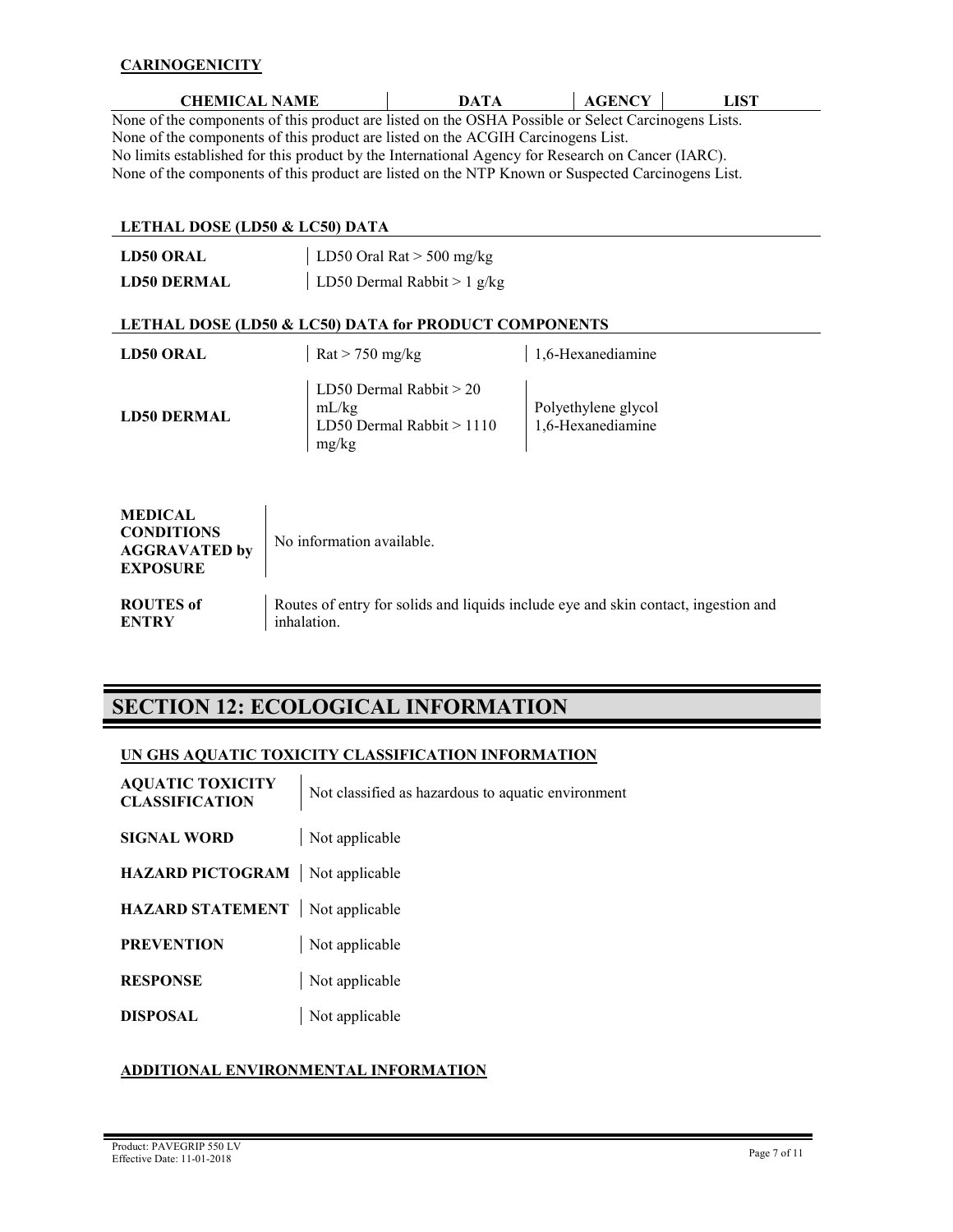| ECOTOX.<br><b>INFORMATION</b>                               | None determined                     |
|-------------------------------------------------------------|-------------------------------------|
| <b>ENVIRONMENTAL</b><br>FATE                                | No data available for this product. |
| <b>BIOLOGICAL</b><br><b>OXYGEN DEMAND</b><br>$(BOD5)$ , g/g | No data available                   |
| <b>CHEMICAL OXYGEN</b><br>DEMAND (COD), g/g                 | No data available                   |
| <b>PERSISTENCE &amp;</b><br><b>DEGRADABILITY</b>            | No information available.           |
| <b>BIOACCUMULATION</b>                                      | No information available            |

### **SECTION 13: DISPOSAL CONSIDERATIONS**

| <b>WASTE</b><br><b>DESCRIPTION</b>                         | This material, if discarded, would exhibit the characteristic of corrosivity and has the<br>D002 EPA Hazardous Waste Number. |
|------------------------------------------------------------|------------------------------------------------------------------------------------------------------------------------------|
| <b>GENERAL</b><br><b>DISPOSAL</b><br><b>CONSIDERATIONS</b> | Clean up and dispose of waste in accordance with all federal, state, and local<br>environmental regulations.                 |
| DISPOSAL of<br><b>EMPTY</b><br><b>CONTAINERS</b>           | Dispose of waste material according to Local, State, Federal, and Provincial<br>Environmental Regulations.                   |

| <b>RCRA COMPONENT</b>                   |  |  |
|-----------------------------------------|--|--|
| No limits established for this product. |  |  |

**SECTION 14: TRANSPORT INFORMATION**

|                                                       | <b>US DOT</b>                                              | <b>IATA</b>                                                | <b>IMDG</b>                                                |
|-------------------------------------------------------|------------------------------------------------------------|------------------------------------------------------------|------------------------------------------------------------|
| <b>UN NUMBER</b>                                      | <b>UN2735</b>                                              | <b>UN2735</b>                                              | UN3735                                                     |
| <b>UN PROPER</b><br><b>SHIPPING NAME</b>              | Amines, Liquid,<br>Corrosivec, n.o.s.                      | Amines, Liquid,<br>Corrosivec, n.o.s.                      | Amines, Liquid,<br>Corrosivec, n.o.s.                      |
| <b>TECHNICAL</b><br><b>NAME</b>                       | (Trade Secret Primary and<br>Secondary Amines,<br>mixture) | (Trade Secret Primary and<br>Secondary Amines,<br>mixture) | (Trade Secret Primary and<br>Secondary Amines,<br>mixture) |
| <b>TRANSPORT</b><br><b>HAZARD</b><br><b>CLASS(ES)</b> | <b>CORROSIVE</b><br>8                                      | <b>CORROSIVI</b>                                           | <b>CORROSIV</b><br>ð                                       |

۰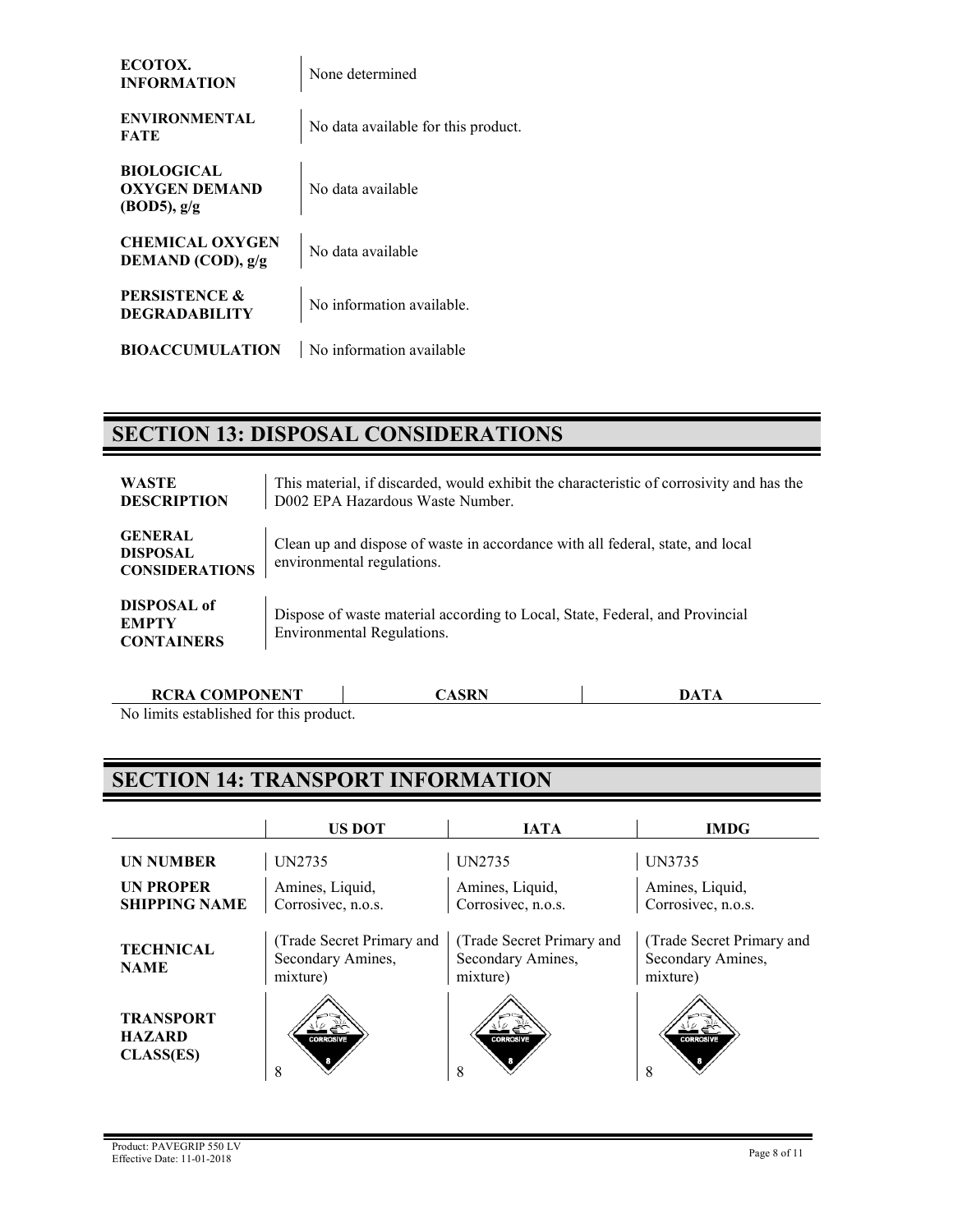| <b>PACKING GROUP</b>                                                                 | H                                          | Н | Н |
|--------------------------------------------------------------------------------------|--------------------------------------------|---|---|
| <b>REPORTABLE</b><br><b>QUANTITY (RQ)</b>                                            | No reportable quantity for<br>this product |   |   |
| <b>EMERGENCY</b><br><b>RESPONSE</b><br><b>GUIDEBOOK</b><br>(ERG)<br><b>REFERENCE</b> | 153                                        |   |   |
| <b>MARINE</b><br><b>POLLUTANT</b>                                                    | None                                       |   |   |

 $\overline{1}$ 

## **SECTION 15: REGULATORY INFORMATION**

| <b>TOXIC</b><br><b>SUBSTANCES</b><br><b>CONTROL ACT</b><br>(TSCA) | This product is listed on the U.S. EPA TSCA Inventory.                                                   |
|-------------------------------------------------------------------|----------------------------------------------------------------------------------------------------------|
| <b>EXPORT</b><br><b>NOTIFICATIONS</b>                             | This product is not subject to TSCA 12B Export Notification requirements.                                |
| <b>SIGNIFICANT</b><br><b>NEW USE RULE</b><br>(SNUR)               | This material is not subject to a Significant New Use Rule under the US Toxic<br>Substances Control Act. |

 $\mathbf{I}$ 

### **INTERNATIONAL CHEMICAL INVENTORIES**

All of the components of this product are listed on the following inventories:

| Australia:                | Not determined.                                                                    |  |
|---------------------------|------------------------------------------------------------------------------------|--|
| Canada:                   | All components are listed or exempted.                                             |  |
| China:                    | Not determined.                                                                    |  |
| Europe:                   | Not REACh Registered                                                               |  |
| Japan:                    | Japan inventory (ENCS): Not determined.<br>Japan inventory (ISHL): Not determined. |  |
| <b>Republic of Korea:</b> | Not determined.                                                                    |  |
| Malaysia:                 | Not determined.                                                                    |  |
| <b>New Zealand:</b>       | At least one component is not listed.                                              |  |
| <b>Philippines:</b>       | Not determined.                                                                    |  |
| Taiwan:                   | Not determined.                                                                    |  |

#### **EMERGENCY PLANNING and COMMUNITY RIGHT TO KNOW ACT (EPCRA) 40 CFR PART 355, APPENDIX A**

No limits established for this product.

| <b>CERCLA/SARA COMPONENTS</b> | CASRN | <b>PERCENT</b> | <b>REPORTING LIMIT</b> |
|-------------------------------|-------|----------------|------------------------|
|-------------------------------|-------|----------------|------------------------|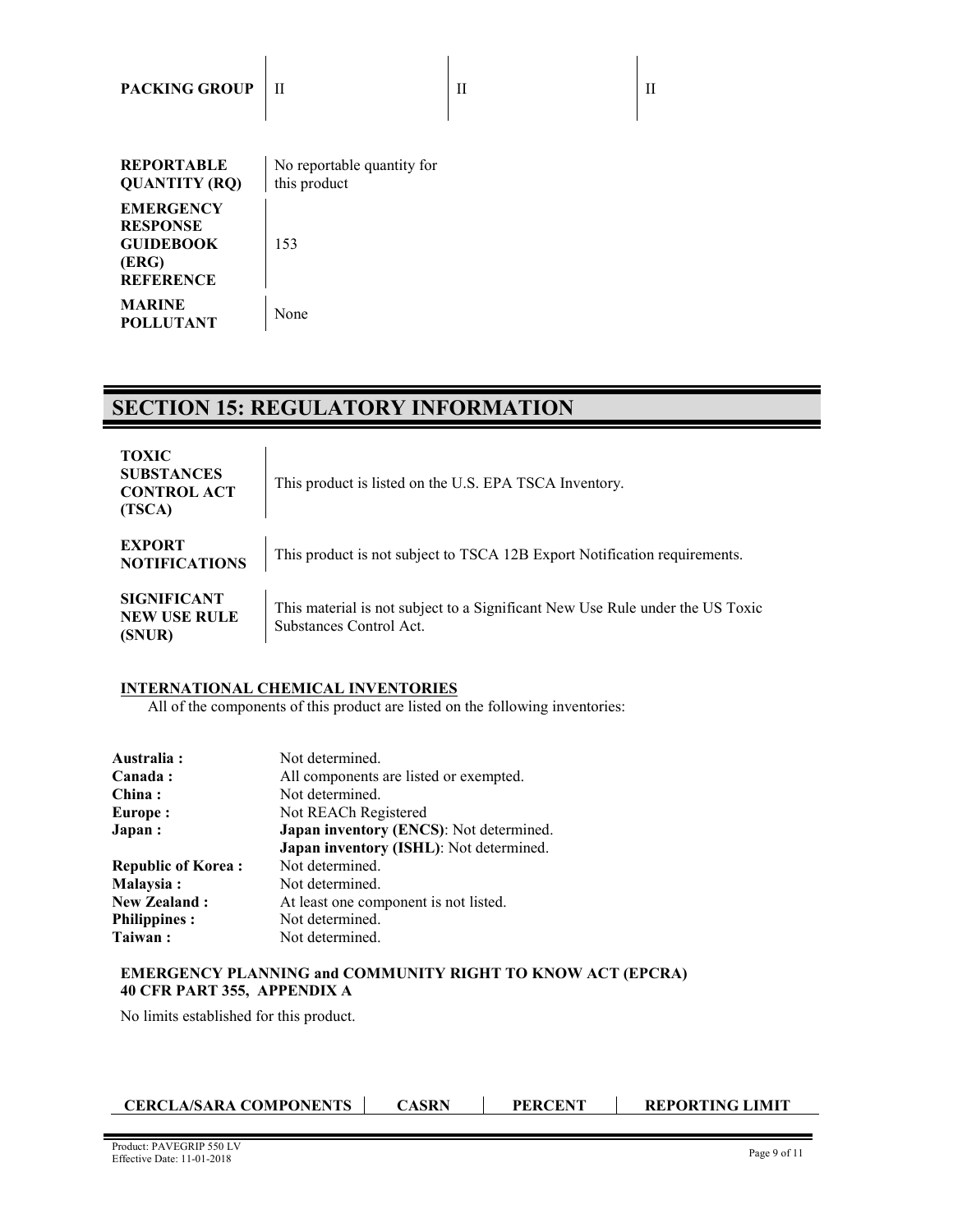|                                 | <b>ACUTE</b>    | Yes            |
|---------------------------------|-----------------|----------------|
|                                 | <b>CHRONIC</b>  | Yes            |
| <b>EPCRA SECTION</b><br>311/312 | FIRE            | No             |
| <b>CLASSIFICATION</b>           | <b>PRESSURE</b> | N <sub>o</sub> |
|                                 | <b>REACTIVE</b> |                |

#### **OTHER FEDERAL REGULATIONS**

l,

#### **The following components are identified under the Clean Air Act as Hazardous Air Pollutants (HAP)**

| <b>COMPONENT NAME</b>   | CASRN |
|-------------------------|-------|
| No regulated components |       |

#### **The following components are identified under the Clean Air Act HON-Rule Hazardous Air Pollutants (HAP)**

| <b>COMPONENT NAME</b>   | CASRN |
|-------------------------|-------|
| No regulated components |       |

#### **The following components are identified under the Clean Water Act:**

| <b>COMPONENT NAME</b>                   |                                                                                            | <b>CASRN</b>                           | <b>LIST NAME</b> |
|-----------------------------------------|--------------------------------------------------------------------------------------------|----------------------------------------|------------------|
| No limits established for this product. |                                                                                            |                                        |                  |
| Massachusetts                           | : The following components are listed: HEXAMETHYLENEDIAMINE; One Trade<br>Secret Component |                                        |                  |
| New York                                |                                                                                            | : None of the components are listed    |                  |
| New Jersey                              | : The following components are listed: HEXAMETHYLENE DIAMINE; 1,<br><b>6-HEXANEDIAMINE</b> |                                        |                  |
| Pennsylvania                            |                                                                                            | : One Trade Secret Component is listed |                  |

#### **STATE RIGHT-TO-KNOW INFORMATION:**

If the STATE RIGHT-TO-KNOW INFORMATION table above is empty than none of the components of this product are included on the state right-to-know regulatory lists for California, Florida, Massachusetts, Michigan, Pennsylvania, or New Jersey.

### **SECTION 16: OTHER INFORMATION**

٠